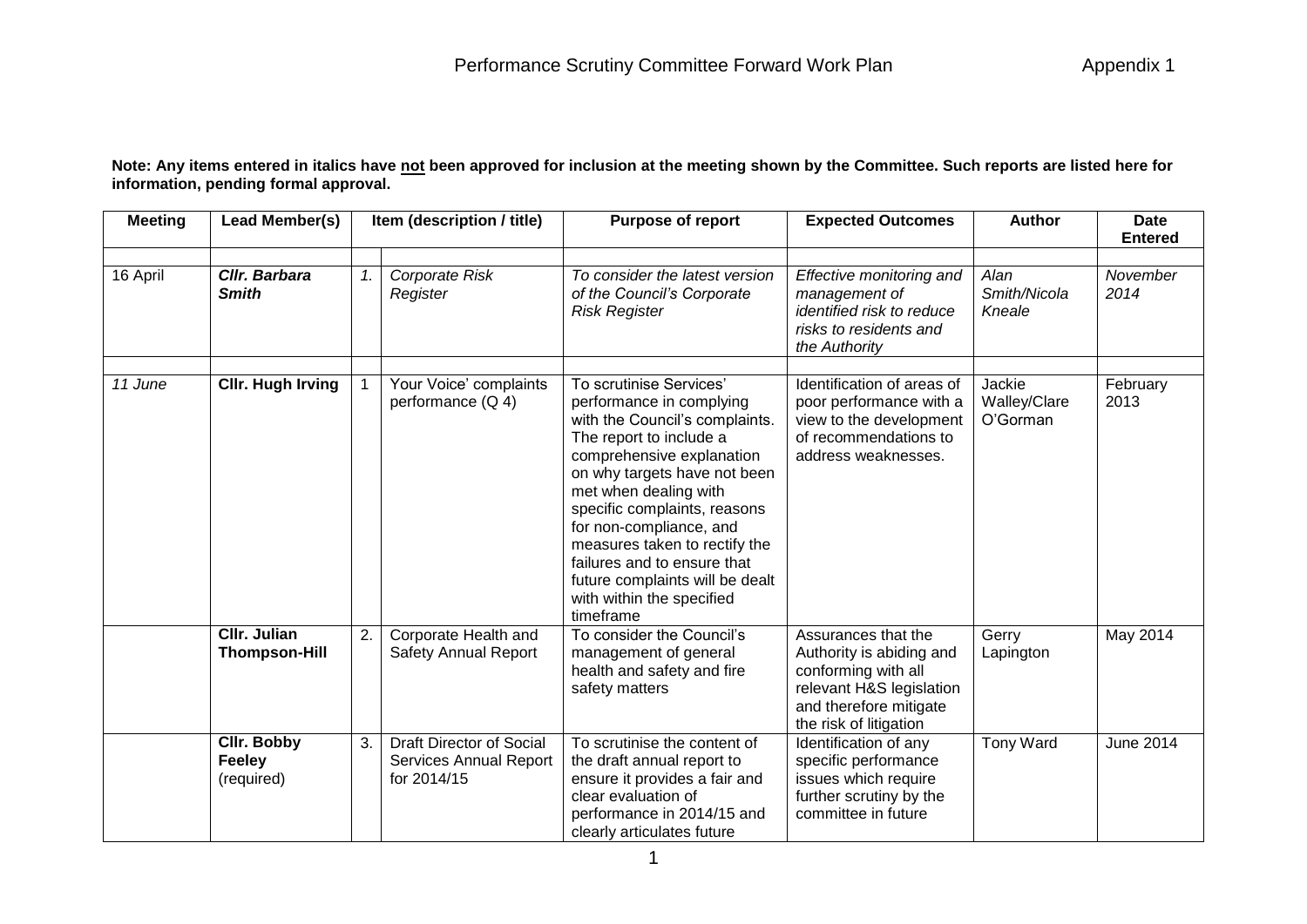| <b>Meeting</b>  | Lead Member(s)                |                | Item (description / title)                                                                          | <b>Purpose of report</b>                                                                                                                                                      | <b>Expected Outcomes</b>                                                                                                                                                                                                                                                                                                                | <b>Author</b>                      | <b>Date</b><br><b>Entered</b> |
|-----------------|-------------------------------|----------------|-----------------------------------------------------------------------------------------------------|-------------------------------------------------------------------------------------------------------------------------------------------------------------------------------|-----------------------------------------------------------------------------------------------------------------------------------------------------------------------------------------------------------------------------------------------------------------------------------------------------------------------------------------|------------------------------------|-------------------------------|
|                 |                               |                |                                                                                                     | plans.                                                                                                                                                                        |                                                                                                                                                                                                                                                                                                                                         |                                    |                               |
|                 | Cllr. Barbara<br><b>Smith</b> | 4              | Corporate Plan (Q3 &<br>4) 2014/15                                                                  | To monitor the Council's<br>progress in delivering the<br>Corporate Plan 2012-17 (with<br>particular emphasis on the<br>delivery of the Outcome<br>Agreements)                | Ensuring that the<br>Council meets its<br>targets, its Outcome<br>Agreements, delivers its<br>Corporate Plan and the<br>Council's services in line<br>with its aspirations and<br>to the satisfaction of<br>local residents, and<br>maximises the financial<br>incentives available<br>through meeting its<br><b>Outcome Agreements</b> | Alan<br>Smith/Nicola<br>Kneale     | May 2014                      |
| 16 July         |                               |                |                                                                                                     |                                                                                                                                                                               |                                                                                                                                                                                                                                                                                                                                         |                                    |                               |
|                 |                               |                |                                                                                                     |                                                                                                                                                                               |                                                                                                                                                                                                                                                                                                                                         |                                    |                               |
| 24<br>September | Cllr. Barbara<br><b>Smith</b> | 1.             | <b>Annual Performance</b><br>Review 2014/15                                                         | To seek Scrutiny's view on<br>the Council's Annual<br>Performance Review report<br>prior to its submission to<br>County Council for approval                                  | Participation in the<br>consultation on the<br>Annual Report will assist<br>the Committee to<br>identify areas of<br>weakness and build<br>them into its future work<br>programme with a view<br>to realising<br>improvements going<br>forward                                                                                          | Alan<br>Smith/Keith<br>Amos        | September<br>2014             |
|                 | Cllr. Eryl<br><b>Williams</b> | 2.             | <b>Provisional External</b><br><b>Examinations and</b><br><b>Teacher Assessments</b><br>[Education] | To review the performance of<br>schools and that of looked<br>after children                                                                                                  | Scrutiny of performance<br>leading to<br>recommendations for<br>improvement                                                                                                                                                                                                                                                             | Karen<br>Evans/Julian<br>Molloy    | September<br>2014             |
|                 | <b>Cllr. Hugh Irving</b>      | 3 <sup>1</sup> | Your Voice' complaints<br>performance (Q 1)                                                         | To scrutinise Services'<br>performance in complying<br>with the Council's complaints.<br>The report to include a<br>comprehensive explanation<br>on why targets have not been | Identification of areas of<br>poor performance with a<br>view to the development<br>of recommendations to<br>address weaknesses.                                                                                                                                                                                                        | Jackie<br>Walley/Clare<br>O'Gorman | February<br>2013              |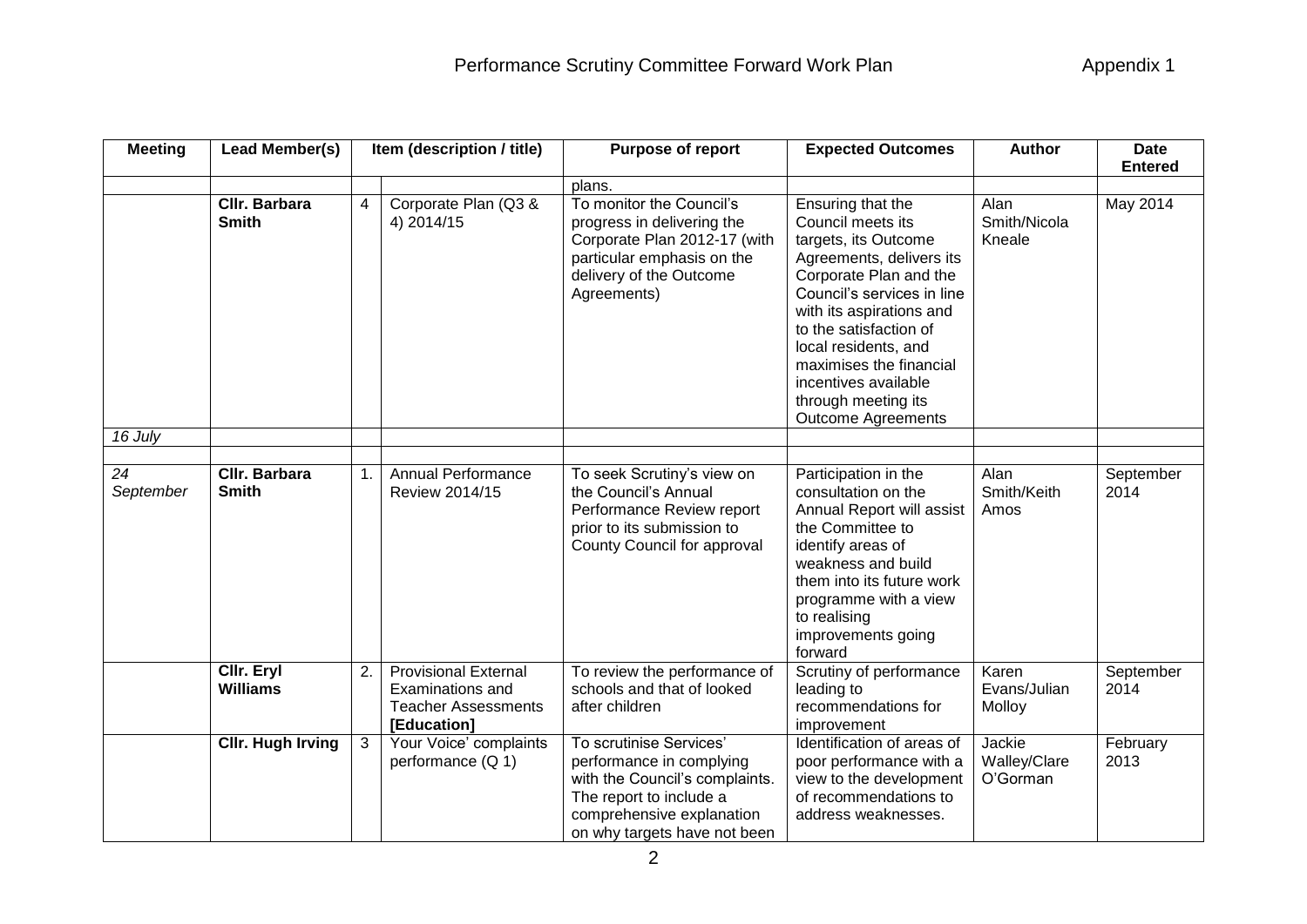| <b>Meeting</b> | Lead Member(s)                      |                | Item (description / title)                  | <b>Purpose of report</b>                                                                                                                                                                                                                                                                                                                                                                                       | <b>Expected Outcomes</b>                                                                                                                                                                                                  | <b>Author</b>                                                     | <b>Date</b><br><b>Entered</b> |
|----------------|-------------------------------------|----------------|---------------------------------------------|----------------------------------------------------------------------------------------------------------------------------------------------------------------------------------------------------------------------------------------------------------------------------------------------------------------------------------------------------------------------------------------------------------------|---------------------------------------------------------------------------------------------------------------------------------------------------------------------------------------------------------------------------|-------------------------------------------------------------------|-------------------------------|
|                |                                     |                |                                             | met when dealing with<br>specific complaints, reasons<br>for non-compliance, and<br>measures taken to rectify the<br>failures and to ensure that<br>future complaints will be dealt<br>with within the specified<br>timeframe                                                                                                                                                                                  |                                                                                                                                                                                                                           |                                                                   |                               |
| 10<br>December | Cllr. Barbara<br><b>Smith</b>       | 1.             | Corporate Risk<br>Register                  | To consider the latest version<br>of the Council's Corporate<br><b>Risk Register</b>                                                                                                                                                                                                                                                                                                                           | Effective monitoring and<br>management of<br>identified risk to reduce<br>risks to residents and<br>the Authority                                                                                                         | Alan<br>Smith/Nicola<br>Kneale                                    | November<br>2014              |
|                | <b>Cllr. Hugh Irving</b>            | $\overline{2}$ | Your Voice' complaints<br>performance (Q 2) | To scrutinise Services'<br>performance in complying<br>with the Council's complaints.<br>The report to include a<br>comprehensive explanation<br>on why targets have not been<br>met when dealing with<br>specific complaints, reasons<br>for non-compliance, and<br>measures taken to rectify the<br>failures and to ensure that<br>future complaints will be dealt<br>with within the specified<br>timeframe | Identification of areas of<br>poor performance with a<br>view to the development<br>of recommendations to<br>address weaknesses.                                                                                          | Jackie<br>Walley/Clare<br>O'Gorman                                | February<br>2013              |
|                | <b>Cllr. Huw Ll</b><br><b>Jones</b> | 3.             | <b>Library Services</b>                     | To consider CyMAL's Annual<br>Assessment on the County's<br>Library Service's performance<br>for 2014/15 under the Fifth<br>Framework for Library<br>Service and progress to date<br>in developing the County's<br>libraries into community hubs                                                                                                                                                               | Determination whether<br>the County's libraries<br>provide a valuable<br>service for the<br>communities they serve,<br>realise value for money<br>and can be developed<br>into multi-disciplinary<br>community hubs which | Arwyn<br>Jones/Roger<br>Ellerton/Jamie<br>Groves/Jackie<br>Walley | January<br>2015               |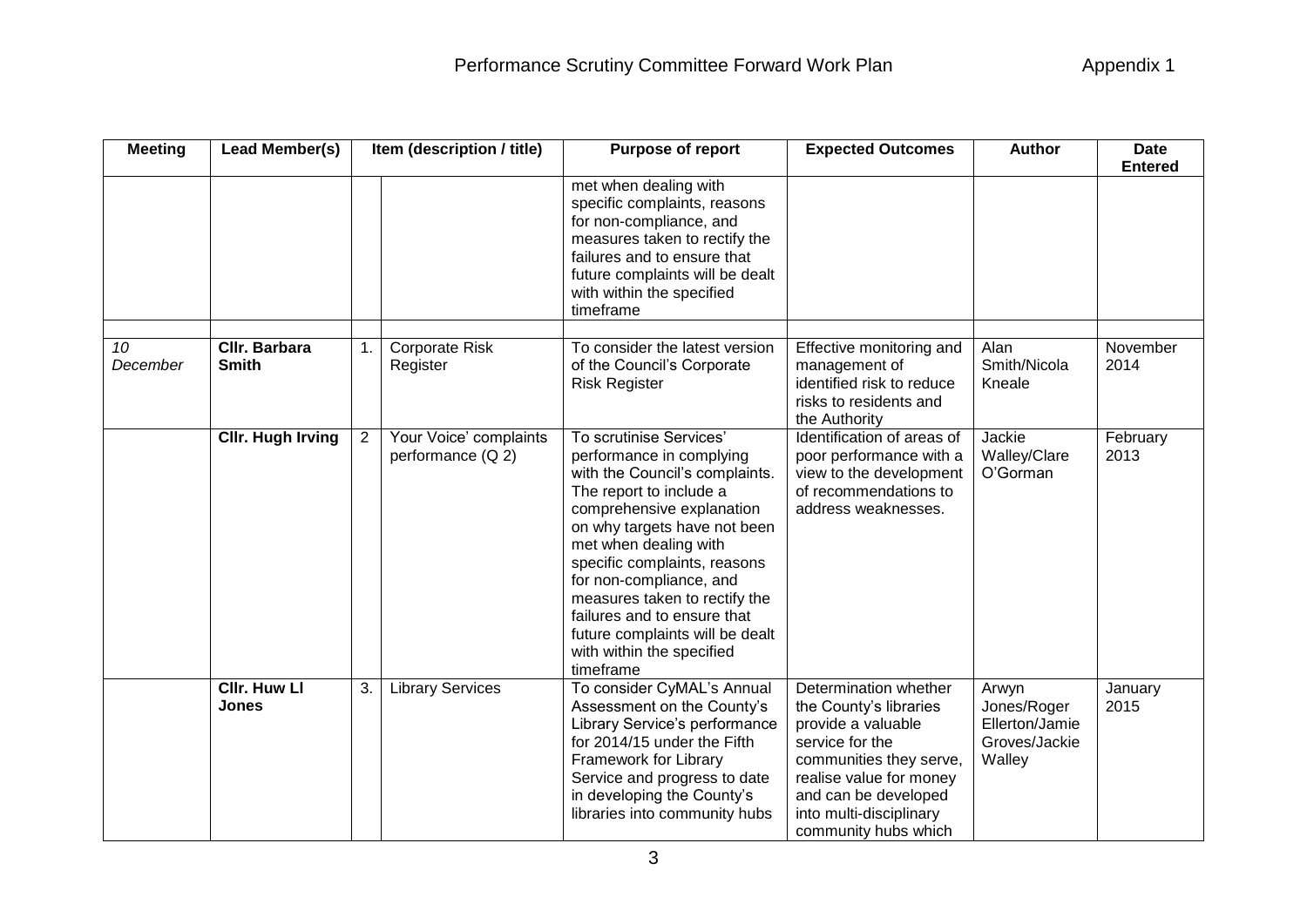| <b>Meeting</b>     | Lead Member(s)                                                    |                | Item (description / title)                                                                | <b>Purpose of report</b>                                                                                                                                                                                                                                                                                                                                                                                       | <b>Expected Outcomes</b>                                                                                                                                                                                                                                                                                                                | <b>Author</b>                      | <b>Date</b><br><b>Entered</b> |
|--------------------|-------------------------------------------------------------------|----------------|-------------------------------------------------------------------------------------------|----------------------------------------------------------------------------------------------------------------------------------------------------------------------------------------------------------------------------------------------------------------------------------------------------------------------------------------------------------------------------------------------------------------|-----------------------------------------------------------------------------------------------------------------------------------------------------------------------------------------------------------------------------------------------------------------------------------------------------------------------------------------|------------------------------------|-------------------------------|
|                    |                                                                   |                |                                                                                           |                                                                                                                                                                                                                                                                                                                                                                                                                | deliver a wide range of<br>services that enhance<br>the health and well-<br>being of residents                                                                                                                                                                                                                                          |                                    |                               |
|                    | Cllr. Barbara<br><b>Smith</b>                                     | $\overline{4}$ | Corporate Plan (Q1 &<br>2) 2015/16                                                        | To monitor the Council's<br>progress in delivering the<br>Corporate Plan 2012-17 (with<br>particular emphasis on the<br>delivery of the Outcome<br>Agreements)                                                                                                                                                                                                                                                 | Ensuring that the<br>Council meets its<br>targets, its Outcome<br>Agreements, delivers its<br>Corporate Plan and the<br>Council's services in line<br>with its aspirations and<br>to the satisfaction of<br>local residents, and<br>maximises the financial<br>incentives available<br>through meeting its<br><b>Outcome Agreements</b> | Alan<br>Smith/Nicola<br>Kneale     | <b>May 2014</b>               |
| 28 January<br>2016 | <b>Cllr. Hugh Irving</b>                                          |                | Your Voice' complaints<br>performance (Q 3)                                               | To scrutinise Services'<br>performance in complying<br>with the Council's complaints.<br>The report to include a<br>comprehensive explanation<br>on why targets have not been<br>met when dealing with<br>specific complaints, reasons<br>for non-compliance, and<br>measures taken to rectify the<br>failures and to ensure that<br>future complaints will be dealt<br>with within the specified<br>timeframe | Identification of areas of<br>poor performance with a<br>view to the development<br>of recommendations to<br>address weaknesses.                                                                                                                                                                                                        | Jackie<br>Walley/Clare<br>O'Gorman | February<br>2013              |
|                    | Cllr. Eryl<br><b>Williams</b><br>(representative<br>from GwE also | 2.             | <b>Verified External</b><br>Examinations and<br><b>Teacher Assessments</b><br>[Education] | To review the performance of<br>schools and that of looked<br>after children; and GwE's<br>impact on the educational<br>attainment of the County's                                                                                                                                                                                                                                                             | Scrutiny of performance<br>leading to<br>recommendations for<br>improvement                                                                                                                                                                                                                                                             | <b>Julian Molloy</b>               | September<br>2014             |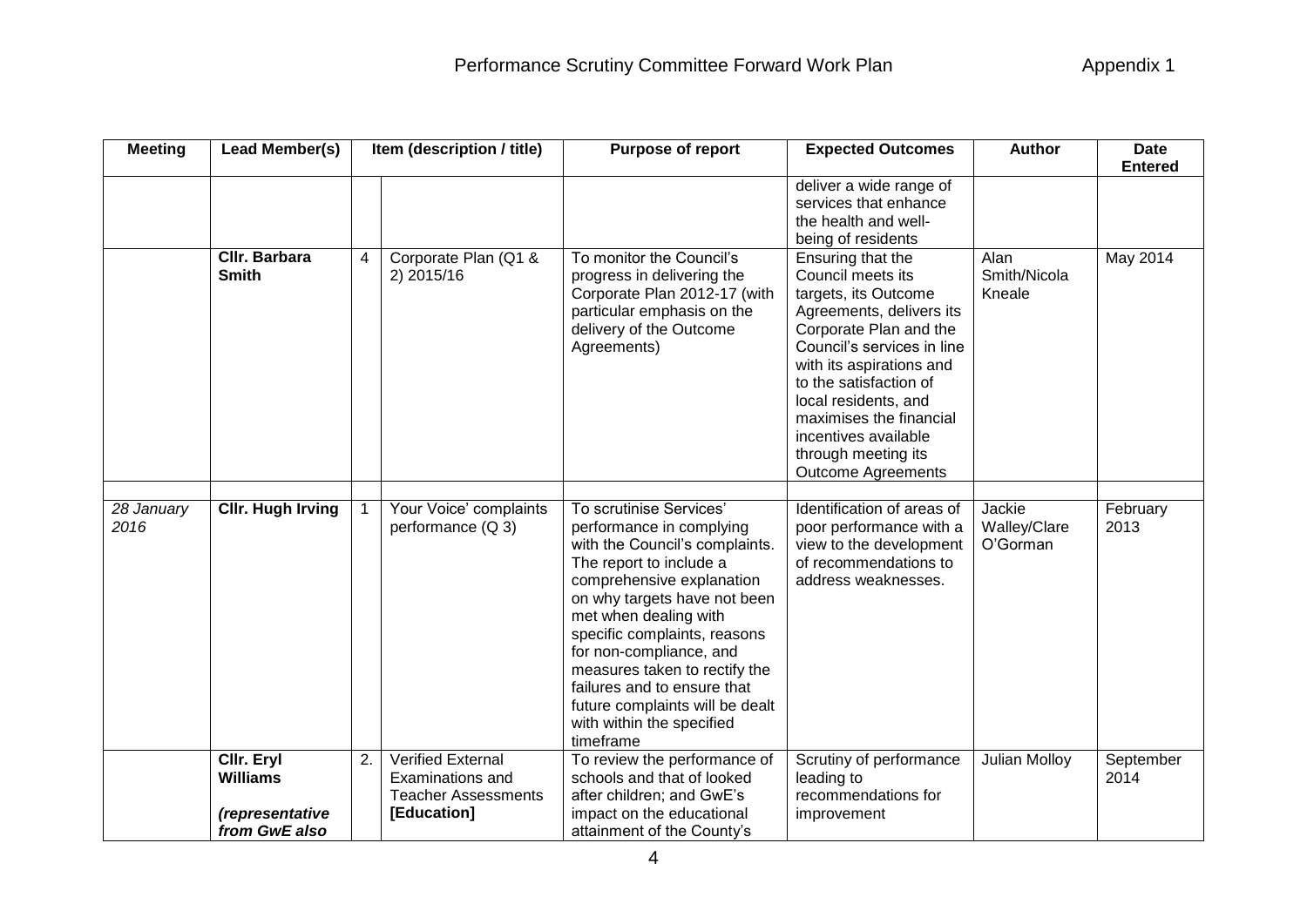| <b>Meeting</b> | Lead Member(s)                       |    | Item (description / title)                  | <b>Purpose of report</b>                                                                                                                                                                                                                                                                                                                                                                                       | <b>Expected Outcomes</b>                                                                                                                                                       | <b>Author</b>                      | <b>Date</b><br><b>Entered</b> |
|----------------|--------------------------------------|----|---------------------------------------------|----------------------------------------------------------------------------------------------------------------------------------------------------------------------------------------------------------------------------------------------------------------------------------------------------------------------------------------------------------------------------------------------------------------|--------------------------------------------------------------------------------------------------------------------------------------------------------------------------------|------------------------------------|-------------------------------|
|                | to attend)                           |    |                                             | powers.<br>The report to incorporate<br>GwE's Annual report and<br>information on the 5 year<br>trend in relation to<br>educational attainment in<br>Denbighshire                                                                                                                                                                                                                                              |                                                                                                                                                                                |                                    |                               |
| 17 March       | Cllr. Barbara<br><b>Smith</b>        | 1. | Corporate Risk<br>Register                  | To consider the latest version<br>of the Council's Corporate<br><b>Risk Register</b>                                                                                                                                                                                                                                                                                                                           | Effective monitoring and<br>management of<br>identified risk to reduce<br>risks to residents and<br>the Authority                                                              | Alan<br>Smith/Nicola<br>Kneale     | November<br>2014              |
| 28 April       | <b>Cllr. Hugh Irving</b>             |    | Your Voice' complaints<br>performance (Q 4) | To scrutinise Services'<br>performance in complying<br>with the Council's complaints.<br>The report to include a<br>comprehensive explanation<br>on why targets have not been<br>met when dealing with<br>specific complaints, reasons<br>for non-compliance, and<br>measures taken to rectify the<br>failures and to ensure that<br>future complaints will be dealt<br>with within the specified<br>timeframe | Identification of areas of<br>poor performance with a<br>view to the development<br>of recommendations to<br>address weaknesses.                                               | Jackie<br>Walley/Clare<br>O'Gorman | February<br>2013              |
| 9 June         | <b>Cllr. Barbara</b><br><b>Smith</b> |    | Corporate Plan (Q3 &<br>4) 2015/16          | To monitor the Council's<br>progress in delivering the<br>Corporate Plan 2012-17 (with<br>particular emphasis on the<br>delivery of the Outcome<br>Agreements)                                                                                                                                                                                                                                                 | Ensuring that the<br>Council meets its<br>targets, its Outcome<br>Agreements, delivers its<br>Corporate Plan and the<br>Council's services in line<br>with its aspirations and | Alan<br>Smith/Nicola<br>Kneale     | May 2014                      |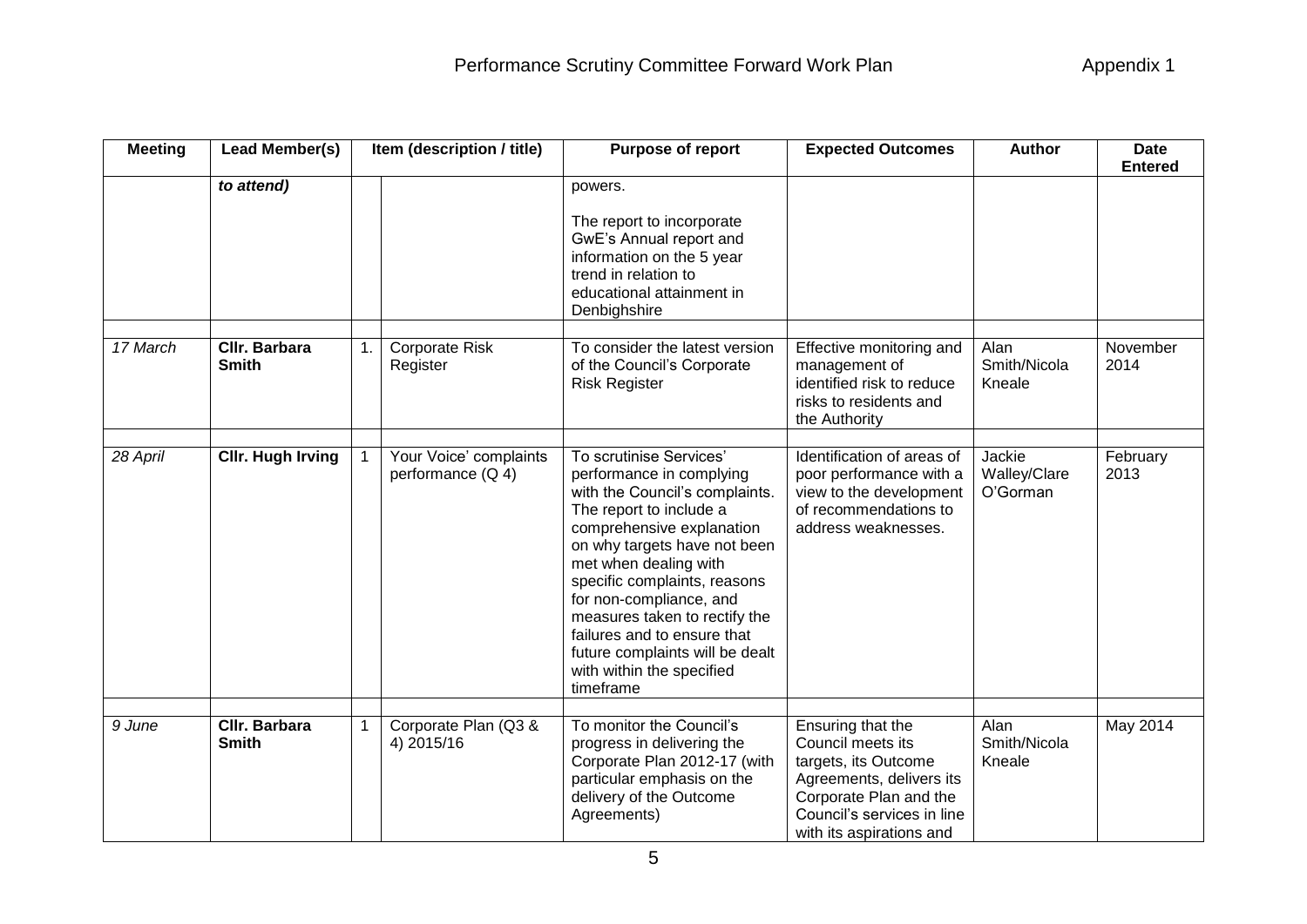| <b>Meeting</b>  | Lead Member(s) | Item (description / title) | Purpose of report | <b>Expected Outcomes</b>                                                                                                                              | <b>Author</b> | <b>Date</b><br><b>Entered</b> |
|-----------------|----------------|----------------------------|-------------------|-------------------------------------------------------------------------------------------------------------------------------------------------------|---------------|-------------------------------|
|                 |                |                            |                   | to the satisfaction of<br>local residents, and<br>maximises the financial<br>incentives available<br>through meeting its<br><b>Outcome Agreements</b> |               |                               |
|                 |                |                            |                   |                                                                                                                                                       |               |                               |
| 14 July         |                |                            |                   |                                                                                                                                                       |               |                               |
|                 |                |                            |                   |                                                                                                                                                       |               |                               |
| 29<br>September |                |                            |                   |                                                                                                                                                       |               |                               |
|                 |                |                            |                   |                                                                                                                                                       |               |                               |
| 8 December      |                |                            |                   |                                                                                                                                                       |               |                               |
|                 |                |                            |                   |                                                                                                                                                       |               |                               |

## **Future Issues**

| Item (description / title)                                                                                                                                                                             | <b>Purpose of report</b>                                                                                                                                          | <b>Expected Outcomes</b>                                                                                                                                                                                                                        | <b>Author</b>                   | Date           |
|--------------------------------------------------------------------------------------------------------------------------------------------------------------------------------------------------------|-------------------------------------------------------------------------------------------------------------------------------------------------------------------|-------------------------------------------------------------------------------------------------------------------------------------------------------------------------------------------------------------------------------------------------|---------------------------------|----------------|
|                                                                                                                                                                                                        |                                                                                                                                                                   |                                                                                                                                                                                                                                                 |                                 | <b>Entered</b> |
| Impact of Budgetary Cuts on the<br>Deliverability of the Corporate Plan<br>and the Council's performance in<br>delivering services<br>(late 2015 and periodically thereafter)<br>[Task & Finish Group] | To detail the impact of present and<br>projected budgetary cuts on the<br>deliverability of the Corporate Plan 2012-<br>17; and the Council's overall performance | An evaluation of the Plan's<br>deliverability, the anticipated<br>impact of the cuts on the Council's<br>performance versus the actual<br>outcome to inform the planning of a<br>communication strategy to inform<br>residents and stakeholders | <b>Task and Finish</b><br>Group | October 2014   |
|                                                                                                                                                                                                        |                                                                                                                                                                   |                                                                                                                                                                                                                                                 |                                 |                |

## **Information/Consultation Reports**

| Date           | ′ title`<br>ן (description)<br>ltem | Purpose of report                                  | <b>Author</b> | Date      |
|----------------|-------------------------------------|----------------------------------------------------|---------------|-----------|
|                |                                     |                                                    |               | Entered   |
| <b>Monthly</b> | Voice Complaints Procedure<br>Your  | Details of number of complaints received and dealt | Jackie        | June 2014 |